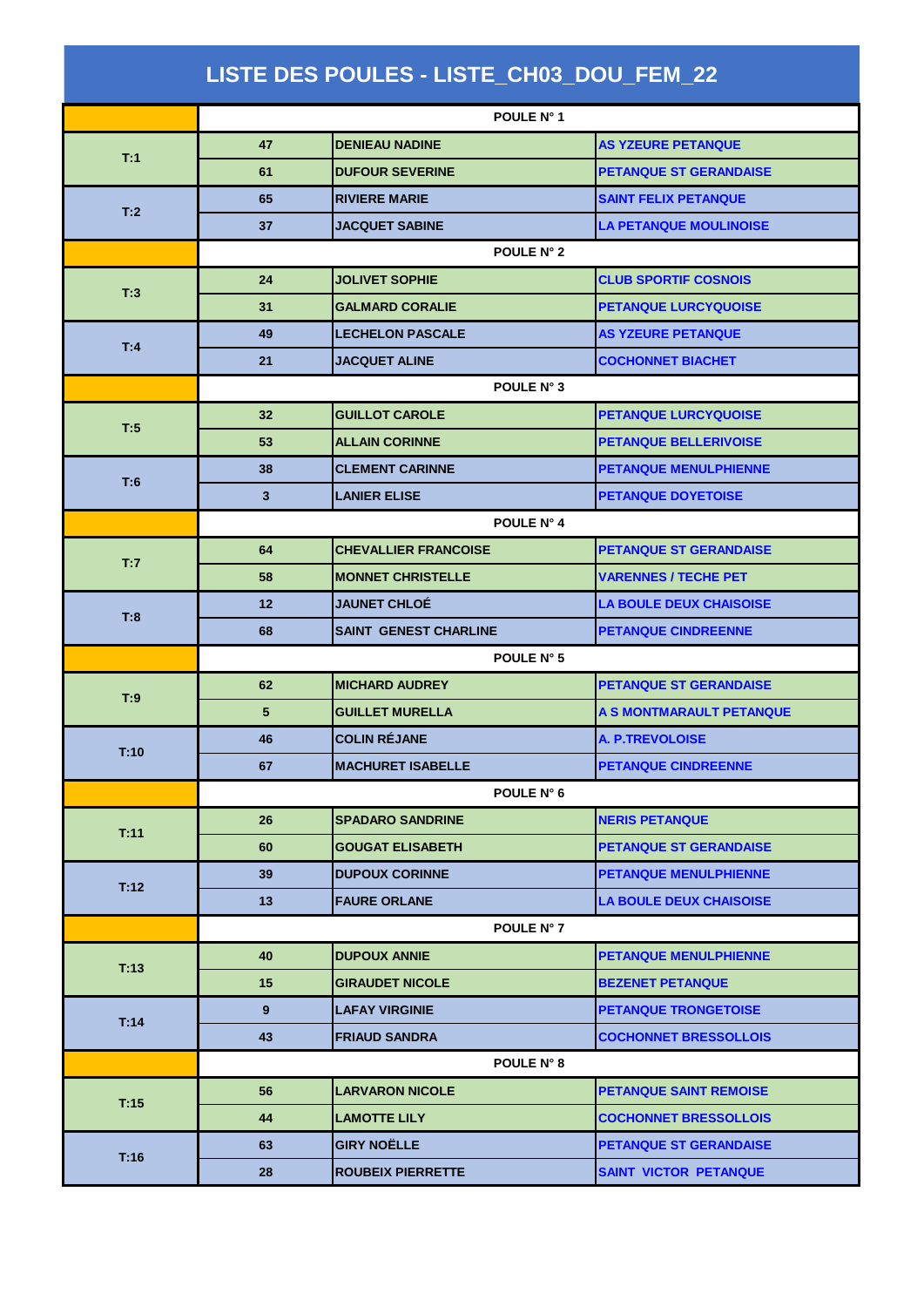|      | POULE N° 9         |                             |                                 |  |
|------|--------------------|-----------------------------|---------------------------------|--|
| T:17 | 34                 | <b>MICHAUX-GAYET KARINE</b> | A S MERCY PETANQUE              |  |
|      | 25                 | <b>PLANE FANNY</b>          | <b>CLUB SPORTIF COSNOIS</b>     |  |
| T:18 | 66                 | <b>SEMPE ALICIA</b>         | <b>PETANQUE CINDREENNE</b>      |  |
|      | 35                 | <b>PERROT SANDRA</b>        | <b>BOULE DE MONTCOMBROUX</b>    |  |
|      | POULE N° 10        |                             |                                 |  |
| T:19 | 23                 | <b>HUET OCÉANE</b>          | <b>CLUB SPORTIF COSNOIS</b>     |  |
|      | 4                  | <b>POULET CHRISTIANE</b>    | <b>PETANQUE DE CHATEL</b>       |  |
| T:20 | 16                 | <b>DUMONT SÉVERINE</b>      | <b>PETANQUE DOMERATOISE</b>     |  |
|      | $\overline{2}$     | <b>COGNET JOCELYNE</b>      | <b>PETANQUE CRESSANGEOISE</b>   |  |
|      | POULE N° 11        |                             |                                 |  |
| T:21 | 48                 | <b>AUGUSTIN SYLVIANE</b>    | <b>AS YZEURE PETANQUE</b>       |  |
|      | 45                 | <b>BRUNET ODILE</b>         | <b>A. P.TREVOLOISE</b>          |  |
| T:22 | 59                 | <b>NATY MARIE-THÉRÈSE</b>   | <b>AMICALE DE MONTBETON</b>     |  |
|      | 52                 | <b>OLIVEIRA SOPHIE</b>      | <b>PETANQUE BELLERIVOISE</b>    |  |
|      | POULE N° 12        |                             |                                 |  |
| T:23 | 30                 | <b>SIROT ANNE</b>           | <b>A .PET. GARNAT ST MARTIN</b> |  |
|      | 6                  | <b>DESAMAIS FABIENNE</b>    | A S MONTMARAULT PETANQUE        |  |
| T:24 | 18                 | <b>SALLOT LUCETTE</b>       | <b>AMICALE DES MARAIS</b>       |  |
|      | 51                 | <b>MARIDET CLAUDE</b>       | <b>PETANQUE BELLERIVOISE</b>    |  |
|      | POULE N° 13        |                             |                                 |  |
| T:25 | 27                 | <b>DA SILVA JOCELYNE</b>    | <b>SAINT VICTOR PETANQUE</b>    |  |
|      | $\overline{7}$     | <b>RIFFAT AMANDINE</b>      | <b>A. LAIQUE PET TREBAN</b>     |  |
| T:26 | 36                 | <b>JARNIAC MURIEL</b>       | <b>LA PETANQUE MOULINOISE</b>   |  |
|      | 22                 | <b>TRONCHET AMÉLIE</b>      | <b>CLUB SPORTIF COSNOIS</b>     |  |
|      | <b>POULE N° 14</b> |                             |                                 |  |
| T:27 | 11                 | <b>SALLARD MONIQUE</b>      | <b>PETANQUE TRONGETOISE</b>     |  |
|      | 33                 | <b>GUILLON SEVERINE</b>     | <b>A S MERCY PETANQUE</b>       |  |
| T:28 | 29                 | PHILLIPPONNET SABRINA       | <b>SAINT VICTOR PETANQUE</b>    |  |
|      | 14                 | <b>COOL ELODIE</b>          | <b>BOULE ROCLOISE</b>           |  |
|      |                    | POULE N° 15                 |                                 |  |
| T:29 | 10                 | <b>TABUTIN CAROLINE</b>     | PETANQUE TRONGETOISE            |  |
|      | $\mathbf{1}$       | <b>THOLLET CÉCILE</b>       | <b>PETANQUE CRESSANGEOISE</b>   |  |
| T:30 | 55                 | <b>DAVID FRANÇOISE</b>      | <b>PETANQUE CUSSETOISE</b>      |  |
|      | 42                 | <b>BALOUZAT ODILE</b>       | <b>PETANQUE THIELOISE</b>       |  |